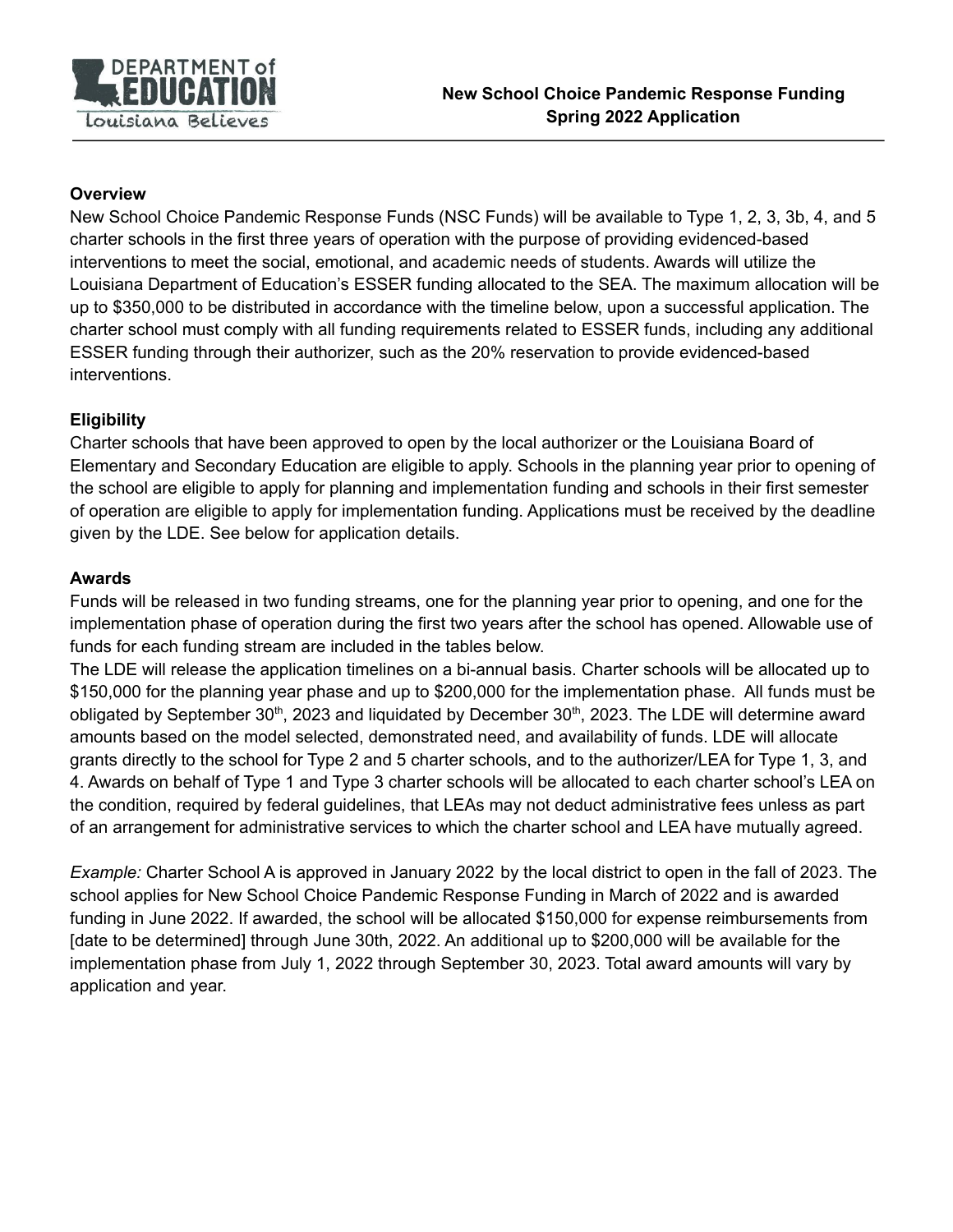

| <b>Pathway</b>                                                   | <b>Planning Year</b> | <b>First Year of</b><br><b>Operation</b> | <b>Second Year of</b><br><b>Operation</b> (must<br>be obligated by<br>September 30,<br>2023) | <b>Maximum</b><br><b>Award</b> |
|------------------------------------------------------------------|----------------------|------------------------------------------|----------------------------------------------------------------------------------------------|--------------------------------|
| Planning and<br>Implementation<br>(applying prior to<br>opening) | Up to \$150,000      | Up to \$200,000                          |                                                                                              | Up to<br>\$350,000             |
| Implementation<br>(applying in first<br>semester of operation)   |                      | Up to \$200,000                          |                                                                                              | Up to<br>\$200,000             |

| <b>Planning Phase</b>      |                                                                                                                                                                                                                                                                                                                                                                                                                                                                                       |                                                                                                                                                                                                                                                                                                                                     |                                                                                                                                                        |                                       |  |
|----------------------------|---------------------------------------------------------------------------------------------------------------------------------------------------------------------------------------------------------------------------------------------------------------------------------------------------------------------------------------------------------------------------------------------------------------------------------------------------------------------------------------|-------------------------------------------------------------------------------------------------------------------------------------------------------------------------------------------------------------------------------------------------------------------------------------------------------------------------------------|--------------------------------------------------------------------------------------------------------------------------------------------------------|---------------------------------------|--|
| <b>NSC Funding</b><br>Area | <b>Detailed Use of Funds</b>                                                                                                                                                                                                                                                                                                                                                                                                                                                          | <b>Department of Education</b><br><b>Allowability</b>                                                                                                                                                                                                                                                                               | <b>LDE Priorities</b><br><b>Aligned to</b><br><b>Allocation</b>                                                                                        | <b>Suggested</b><br><b>Allocation</b> |  |
| School Leader<br>Planning  | • Stipend for a school<br>leader in the planning<br>phase<br>$\bullet$ School leader to<br>assist in engagement<br>with families<br>• School leader will<br>establish systems for<br>meeting the unique<br>needs of students<br>with disabilities and<br>support for student<br>well-being<br>• School leader will hire<br>subject matter experts<br>such as: master<br>teachers, instructional<br>coaches, literacy<br>coaches to support<br>individual schools or<br>school cohorts | Activities to address the<br>unique needs of low-income<br>children or students, children<br>with disabilities, English<br>learners, racial and ethnic<br>minorities, students<br>experiencing homelessness,<br>and foster care youth,<br>including how outreach and<br>service delivery will meet the<br>needs of each population. | Provide the highest<br>quality teaching<br>and learning<br>environment.<br>Develop and retain<br>a diverse, highly<br>effective educator<br>workforce. | \$80,000                              |  |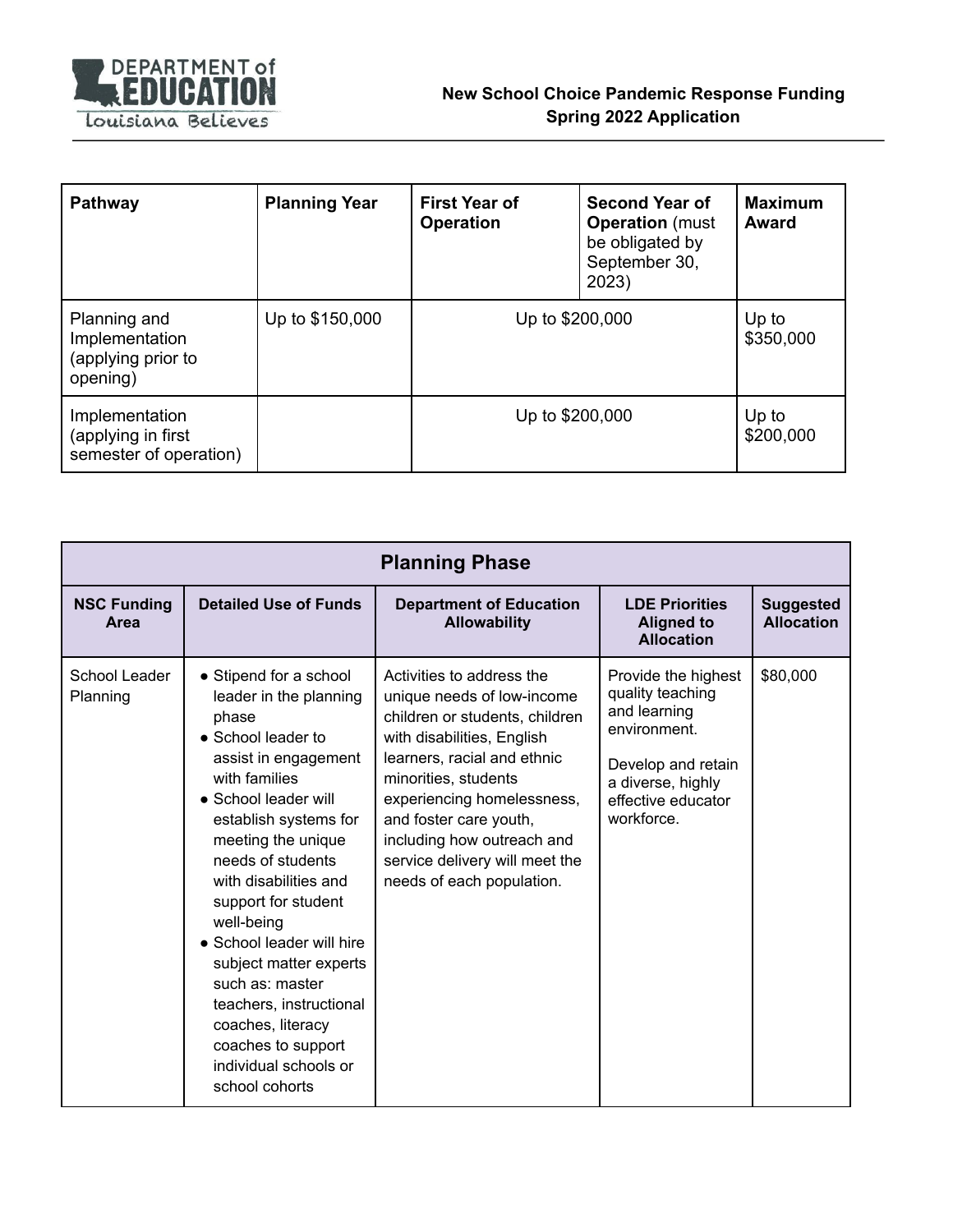

| School Design                                              | • Expenses related to<br>school design<br>planning and<br>development such as<br>fellowships,<br>incubation programs,<br>or contractors to<br>develop strategic<br>plans and systems                                                             | Providing principals and<br>other school leaders with the<br>resources necessary to<br>address the needs of their<br>individual schools.<br>Developing and<br>implementing procedures<br>and systems to improve the<br>preparedness and response<br>efforts of local educational<br>agencies.                                                                                                                                                                                                                                                                                                                                                                                                                       | Provide the highest<br>quality teaching<br>and learning<br>environment.                                                                                                                                                                                                                                                                                               | \$25,000 |
|------------------------------------------------------------|--------------------------------------------------------------------------------------------------------------------------------------------------------------------------------------------------------------------------------------------------|---------------------------------------------------------------------------------------------------------------------------------------------------------------------------------------------------------------------------------------------------------------------------------------------------------------------------------------------------------------------------------------------------------------------------------------------------------------------------------------------------------------------------------------------------------------------------------------------------------------------------------------------------------------------------------------------------------------------|-----------------------------------------------------------------------------------------------------------------------------------------------------------------------------------------------------------------------------------------------------------------------------------------------------------------------------------------------------------------------|----------|
| High quality<br>curriculum and<br>assessment<br>materials  | • Purchase of high<br>quality curriculum<br>(considered Tier 1 in<br>the Louisiana<br>Department of<br>Education<br><b>Instructional Materials</b><br>Review) for ELA,<br>Math, Science<br>• Purchase of high<br>quality assessment<br>materials | Activities to address the<br>unique needs of low-income<br>students, children with<br>disabilities, English learners,<br>racial and ethnic minorities.<br>Addressing learning loss<br>among students, including<br>low-income students,<br>children with disabilities,<br>English learners, racial and<br>ethnic minorities, students<br>experiencing homelessness,<br>and children and youth in<br>foster care, of the local<br>educational agency,<br>including: a. Administering<br>and using high-quality<br>assessments that are valid<br>and reliable, to accurately<br>assess academic progress<br>and assist educators in<br>meeting students' academic<br>needs, including<br>differentiating instruction. | Ensure every<br>student is on track<br>to a professional<br>career, college<br>degree, or service.<br>Remove barriers<br>and create<br>equitable, inclusive<br>learning<br>experiences for all<br>children.<br>Provide the highest<br>quality teaching<br>and learning<br>environment.<br>Develop and retain<br>a diverse, highly<br>effective educator<br>workforce. | \$70,000 |
| Professional<br>Development<br>for teachers<br>and leaders | High quality<br>curriculum<br>professional<br>development for<br>teachers and leaders                                                                                                                                                            | Addressing learning loss<br>among students, including<br>low-income students, children<br>with disabilities, English<br>learners, racial and ethnic                                                                                                                                                                                                                                                                                                                                                                                                                                                                                                                                                                 | Provide the highest<br>quality teaching<br>and learning<br>environment.<br>Develop and retain                                                                                                                                                                                                                                                                         | \$30,000 |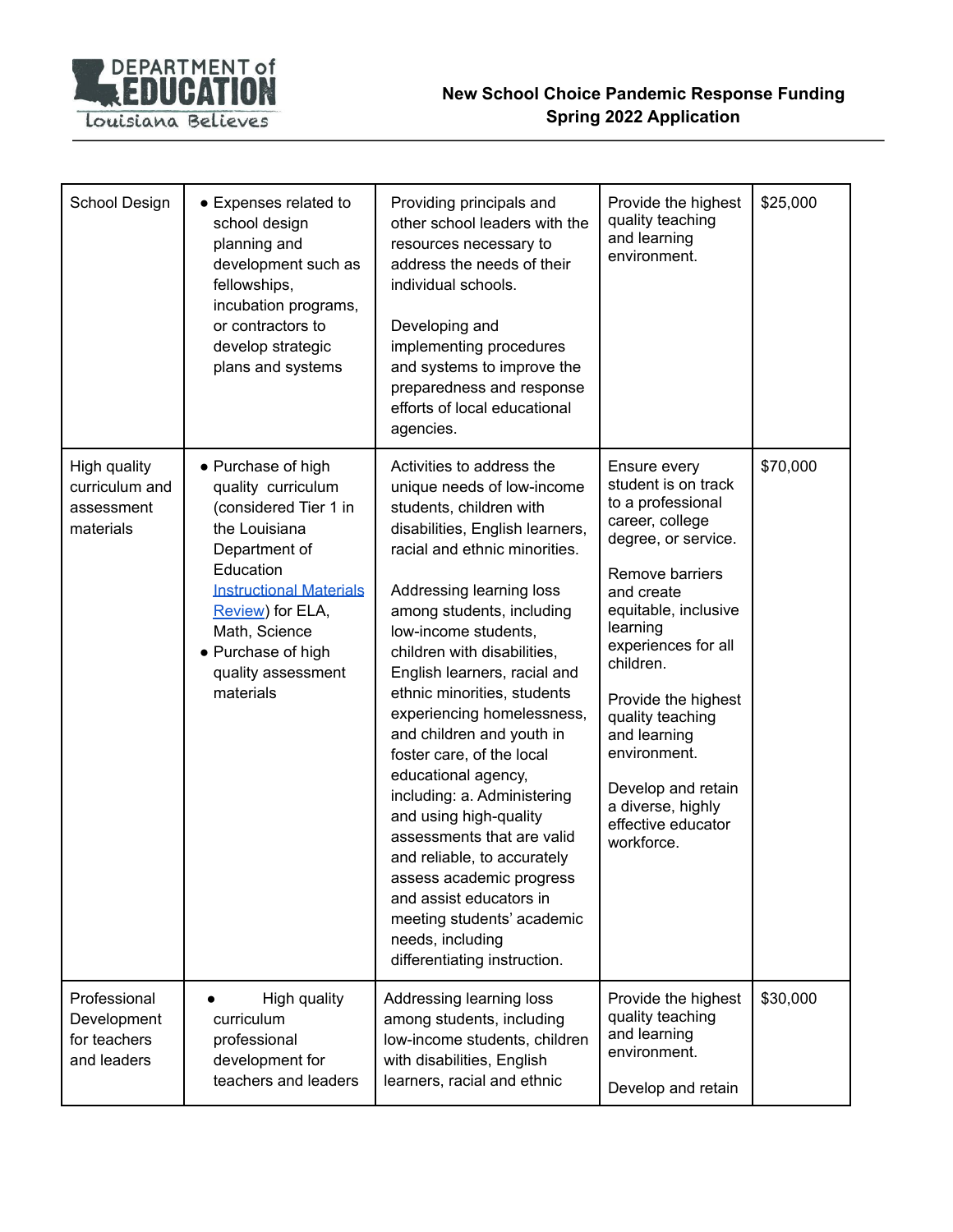

|                                    | Professional<br>development aligned<br>to high quality<br>curriculum listed in<br>the Louisiana<br><b>Academic Content PD</b><br><b>Vendor Guide</b>                             | minorities, students<br>experiencing homelessness,<br>and children and youth in<br>foster care, of the local<br>educational agency, including:<br>a. Administering and using<br>high-quality assessments that<br>are valid and reliable, to<br>accurately assess academic<br>progress and assist educators<br>in meeting students'<br>academic needs, including<br>differentiating instruction. | a diverse, highly<br>effective educator<br>workforce.                                                                                                                                                                                                                                                                                                                 |          |
|------------------------------------|----------------------------------------------------------------------------------------------------------------------------------------------------------------------------------|-------------------------------------------------------------------------------------------------------------------------------------------------------------------------------------------------------------------------------------------------------------------------------------------------------------------------------------------------------------------------------------------------|-----------------------------------------------------------------------------------------------------------------------------------------------------------------------------------------------------------------------------------------------------------------------------------------------------------------------------------------------------------------------|----------|
| SEL curriculum lo<br>and materials | Purchase of<br>curriculum and<br>materials related to<br>social and emotional<br>learning<br>Professional<br>$\bullet$<br>development<br>Curriculum<br>implementation<br>support | Providing mental health<br>services and supports.                                                                                                                                                                                                                                                                                                                                               | Ensure every<br>student is on track<br>to a professional<br>career, college<br>degree, or service.<br>Remove barriers<br>and create<br>equitable, inclusive<br>learning<br>experiences for all<br>children.<br>Provide the highest<br>quality teaching<br>and learning<br>environment.<br>Develop and retain<br>a diverse, highly<br>effective educator<br>workforce. | \$10,000 |
| Technology<br>supplies             | • Purchase of<br>technology supplies<br>for student use to<br>include: computers,<br>educational software,<br>internet connectivity<br>for students<br>off-campus                | Purchasing educational<br>technology (including<br>hardware, software, and<br>connectivity) for students<br>who are served by the LEA<br>that aids in regular and<br>substantive educational<br>interaction between students<br>and their classroom<br>instructors, including                                                                                                                   | Provide the highest<br>quality teaching<br>and learning<br>environment.                                                                                                                                                                                                                                                                                               | \$40,000 |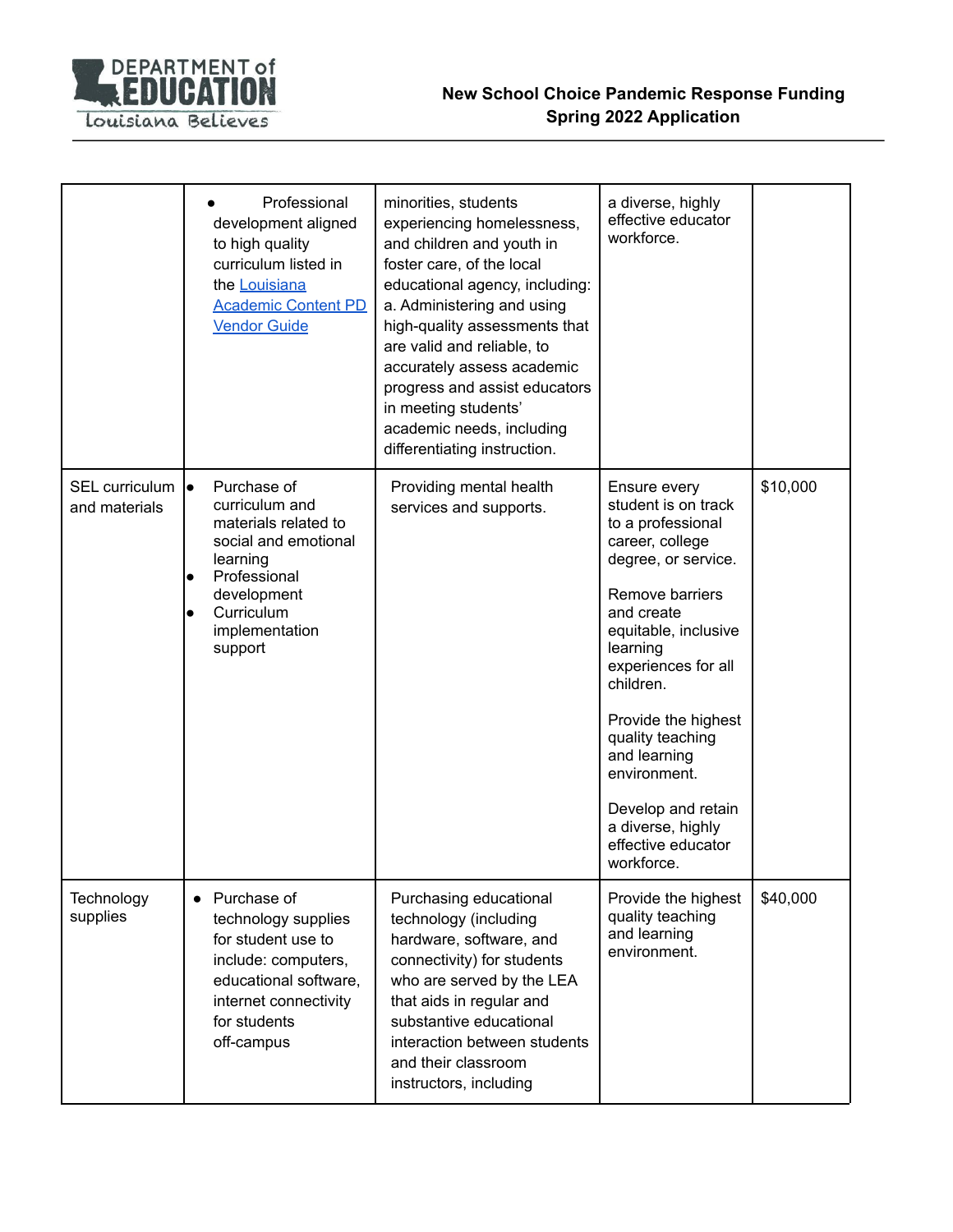

|                               |                                                     | low-income students and<br>children with disabilities,<br>which may include assistive<br>technology or adaptive<br>equipment.                                                                                                                                                                                                                                                                                  |                                                                                                                                                     |          |
|-------------------------------|-----------------------------------------------------|----------------------------------------------------------------------------------------------------------------------------------------------------------------------------------------------------------------------------------------------------------------------------------------------------------------------------------------------------------------------------------------------------------------|-----------------------------------------------------------------------------------------------------------------------------------------------------|----------|
| Technology<br>Supplies        | • Purchase of a<br>Learning<br>Management System    | Purchasing educational<br>technology (including<br>hardware, software, and<br>connectivity) for students<br>who are served by the LEA<br>that aids in regular and<br>substantive educational<br>interaction between students<br>and their classroom<br>instructors, including<br>low-income students and<br>children with disabilities,<br>which may include assistive<br>technology or adaptive<br>equipment. | Cultivate<br>high-impact<br>systems,<br>structures, and<br>partnerships.<br>Provide the highest<br>quality teaching<br>and learning<br>environment. | \$10,000 |
| Technology<br><b>Supplies</b> | • Purchase of an<br>Enrollment<br>Management System | Purchasing educational<br>technology (including<br>hardware, software, and<br>connectivity) for students<br>who are served by the LEA<br>that aids in regular and<br>substantive educational<br>interaction between students<br>and their classroom<br>instructors, including<br>low-income students and<br>children with disabilities,<br>which may include assistive<br>technology or adaptive<br>equipment. | Cultivate<br>high-impact<br>systems,<br>structures, and<br>partnerships.<br>Provide the highest<br>quality teaching<br>and learning<br>environment. | \$10,000 |

# **Planning and/ or Implementation Phase**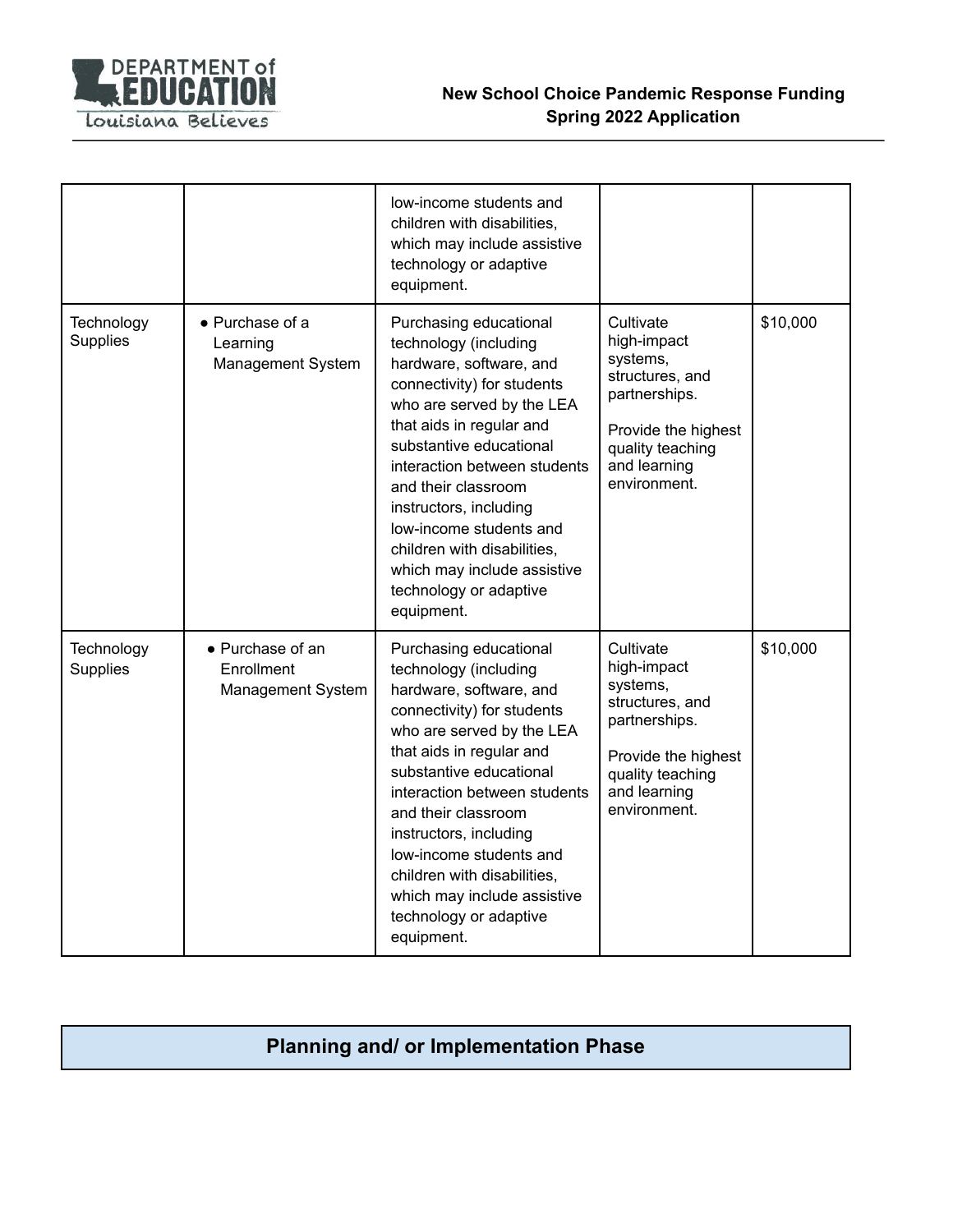

| <b>NSC Funding</b><br>Area                     | <b>Detailed Use of Funds</b>                                                                                                                                   | <b>Department of Education</b><br><b>Allowability</b>                                                                                                                                                                                                                                      | <b>LDE Priorities</b><br><b>Aligned to</b><br><b>Allocation</b>                                                                                                                                                                                                                        | <b>Suggested</b><br><b>Allocation</b> |
|------------------------------------------------|----------------------------------------------------------------------------------------------------------------------------------------------------------------|--------------------------------------------------------------------------------------------------------------------------------------------------------------------------------------------------------------------------------------------------------------------------------------------|----------------------------------------------------------------------------------------------------------------------------------------------------------------------------------------------------------------------------------------------------------------------------------------|---------------------------------------|
| Parent<br>Involvement/F<br>amily<br>Engagement | • Stipend for<br>community<br>outreach/student<br>engagement/ parent<br>liaison                                                                                | Providing information and<br>assistance to parents and<br>families on how they can<br>effectively support students,<br>including in a distance<br>learning environment.                                                                                                                    | Remove barriers<br>and create<br>equitable, inclusive<br>learning<br>experiences for all<br>children.<br>Cultivate<br>high-impact<br>systems, structures,<br>and partnerships                                                                                                          | \$10,000                              |
| Parent<br>Involvement/F<br>amily<br>Engagement | • Purchase of<br>materials used for<br>the purposes of<br>family engagement                                                                                    | Providing information and<br>assistance to parents and<br>families on how they can<br>effectively support students,<br>including in a distance<br>learning environment.                                                                                                                    | Remove barriers<br>and create<br>equitable, inclusive<br>learning<br>experiences for all<br>children.<br>Cultivate<br>high-impact<br>systems, structures,<br>and partnerships                                                                                                          | \$5,000                               |
| Charter board<br>professional<br>development   | • Purchase of<br>materials and fees<br>related to board<br>development and<br>training                                                                         | Providing principals and other<br>school leaders with resources<br>necessary to address the<br>needs of their individual<br>schools.                                                                                                                                                       | Cultivate<br>high-impact<br>systems, structures<br>and partnerships                                                                                                                                                                                                                    | \$3,000                               |
| <b>Diverse</b><br>Learners<br>Support          | • Contracted services<br>or stipends for staff to<br>collaborate on<br>implementing the<br>high quality<br>curriculum with<br>fidelity for diverse<br>learners | Addressing learning loss<br>among students, including<br>low-income students, children<br>with disabilities, English<br>learners, racial and ethnic<br>minorities, students<br>experiencing homelessness,<br>and children and youth in<br>foster care, of the local<br>educational agency. | Ensure every<br>student is on track<br>to a professional<br>career, college<br>degree, or service.<br>Remove barriers<br>and create<br>equitable, inclusive<br>learning<br>experiences for all<br>children.<br>Provide the highest<br>quality teaching and<br>learning<br>environment. | \$10,000                              |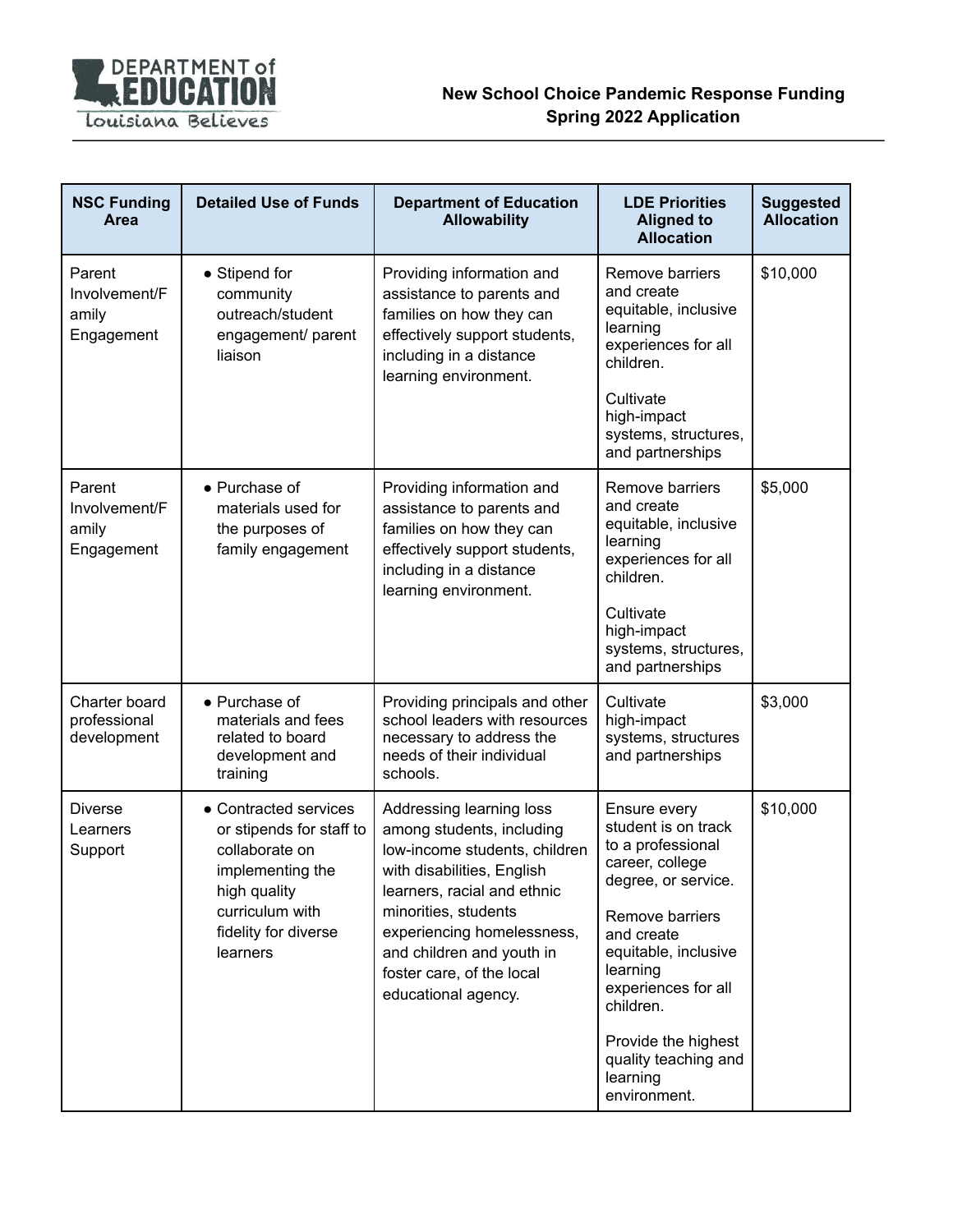

| Professional<br>Development<br>for teachers<br>and leaders | Participation in the<br>$\bullet$<br>Achieve! School<br>Improvement Best<br>Practices institute,<br>focusing on serving<br>diverse learners | Addressing learning loss<br>among students, including<br>low-income students, children<br>with disabilities, English<br>learners, racial and ethnic<br>minorities, students<br>experiencing homelessness,<br>and children and youth in<br>foster care, of the local<br>educational agency. | Ensure every<br>student is on track<br>to a professional<br>career, college<br>degree, or service.<br>Remove barriers<br>and create<br>equitable, inclusive<br>learning<br>experiences for all<br>children.<br>Provide the highest<br>quality teaching and<br>learning<br>environment. | \$5,000 |
|------------------------------------------------------------|---------------------------------------------------------------------------------------------------------------------------------------------|--------------------------------------------------------------------------------------------------------------------------------------------------------------------------------------------------------------------------------------------------------------------------------------------|----------------------------------------------------------------------------------------------------------------------------------------------------------------------------------------------------------------------------------------------------------------------------------------|---------|
|------------------------------------------------------------|---------------------------------------------------------------------------------------------------------------------------------------------|--------------------------------------------------------------------------------------------------------------------------------------------------------------------------------------------------------------------------------------------------------------------------------------------|----------------------------------------------------------------------------------------------------------------------------------------------------------------------------------------------------------------------------------------------------------------------------------------|---------|

| <b>Implementation Phase</b>                 |                                                                                                                     |                                                       |                                                                                                                                                                                                                                                                                                                                                                       |                                       |  |
|---------------------------------------------|---------------------------------------------------------------------------------------------------------------------|-------------------------------------------------------|-----------------------------------------------------------------------------------------------------------------------------------------------------------------------------------------------------------------------------------------------------------------------------------------------------------------------------------------------------------------------|---------------------------------------|--|
| <b>NSC</b><br><b>Funding</b><br><b>Area</b> | <b>Detailed Use of</b><br><b>Funds</b>                                                                              | <b>Department of Education</b><br><b>Allowability</b> | <b>LDE Priorities</b><br><b>Aligned to</b><br><b>Allocation</b>                                                                                                                                                                                                                                                                                                       | <b>Suggested</b><br><b>Allocation</b> |  |
| Social Worker                               | • Social Worker to<br>implement SEL<br>curriculum to<br>provide support and<br>counseling for<br>student well being | Providing mental health<br>services and supports.     | Ensure every<br>student is on track<br>to a professional<br>career, college<br>degree, or service.<br>Remove barriers<br>and create<br>equitable, inclusive<br>learning<br>experiences for all<br>children.<br>Provide the highest<br>quality teaching<br>and learning<br>environment.<br>Develop and retain<br>a diverse, highly<br>effective educator<br>workforce. | \$52,000                              |  |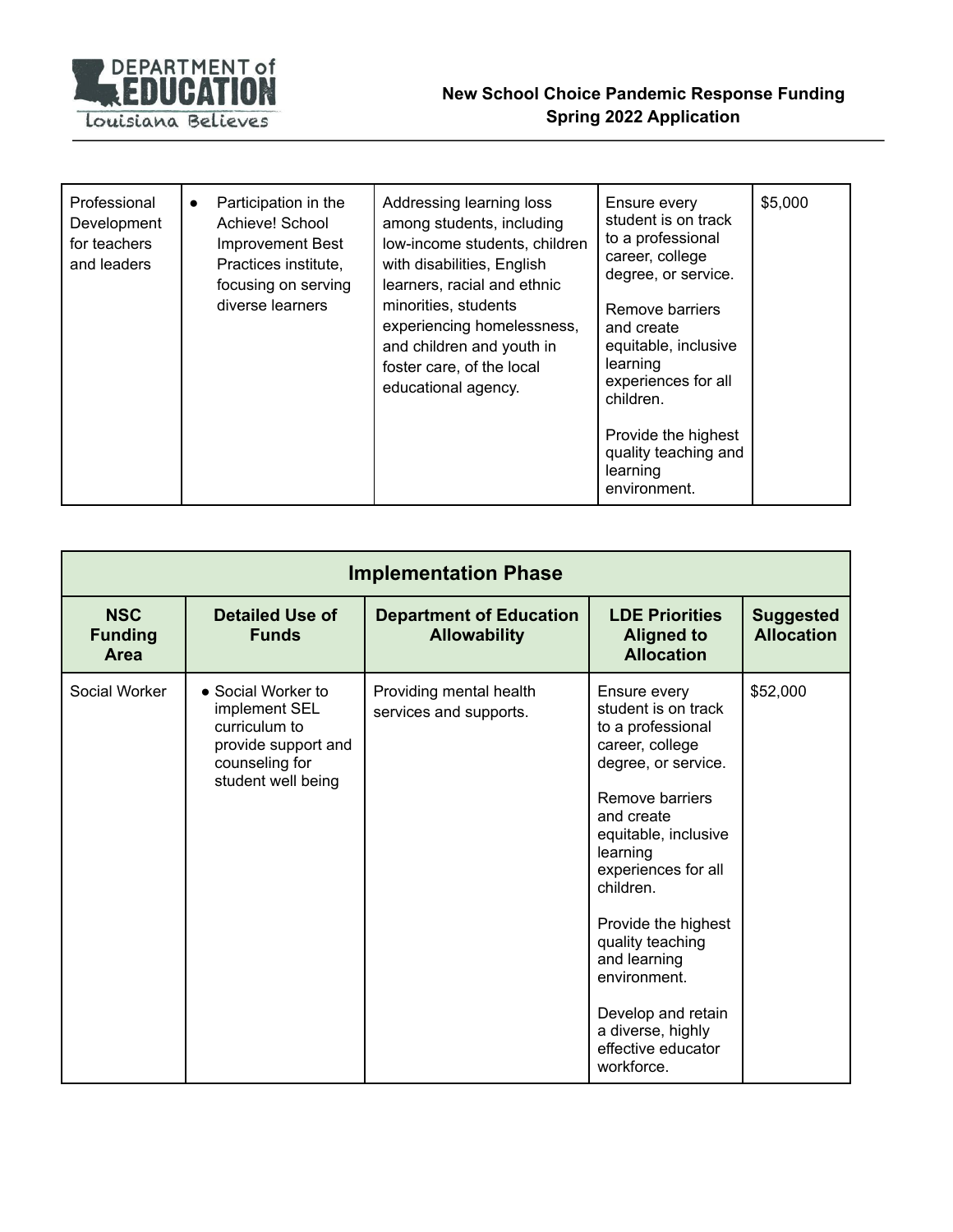

#### **Application**

Approved charter schools must apply for the funding by May 3rd, 2022. Applications will include a budget detailing the use of funds with alignment to LDE Believe To Achieve [Educational](https://louisianabelieves.com/docs/default-source/louisiana-believes/believe-to-achieve-educational-priorities.pdf?sfvrsn=50366618_8) Priorities and a three-year operating budget. Applications will be reviewed for allowability and alignment with the LDE's priorities. Charter schools will not receive more than one allocation of New School Choice Pandemic Response Funding.

The following must be received by the LDE by the deadline given (additional details follow):

- 1) Application Narrative:
	- a) Cover page
	- b) Award narrative (3 page limit)
	- c) Approach to equity (2 page limit)
- 2) NSCPRF Budget
- 3) Approved charter school application (for non-BESE authorized schools)
- 4) 3 year charter budget

Each application will undergo both a technical review by Department staff and a quality review by a panel of reviewers. Department staff will review each proposal for compliance with state and law policy and with ESSER guidelines. The review panel will assess the quality of all proposals.

#### **Cover Page**

Provide a one-page cover page that includes the following information:

- Request date
- LEA name
- School name
- Primary point of contact name, email, and phone number
- Funding amount requested

#### **Award Narrative (3 page maximum)**

Respond to the following prompts in no more than three pages.

(1) Describe the goals that a New School Choice Pandemic Response Funding grant will enable your school to achieve. Goals should be aligned to all relevant LDE Believe To Achieve [Educational](https://louisianabelieves.com/docs/default-source/louisiana-believes/believe-to-achieve-educational-priorities.pdf?sfvrsn=50366618_8) Priorities and should put your school on a path to satisfy the LDOE's definition of a high-quality charter school. (2) Provide a budget narrative that describes the activities that a New School Choice Pandemic Response Funding grant will enable you to complete and that you would not have been unable to complete otherwise. Include:

- An explanation of how, as applicable, each planning activity aligns with an eligible planning expenditure, and each implementation activity aligns with an eligible implementation expenditure. (see tables above)
- A detailed description of the purpose of each expenditure, including: